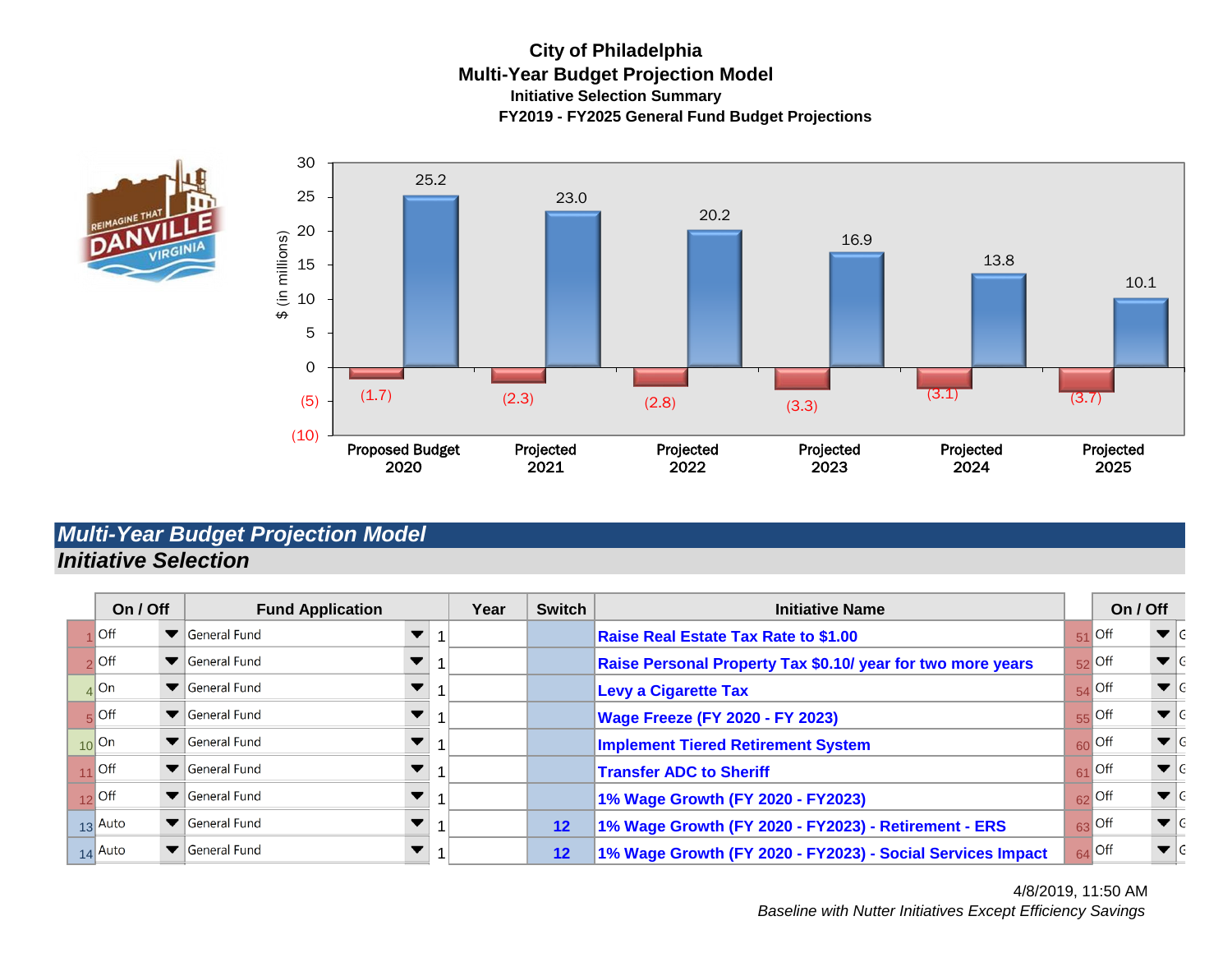## **City of Philadelphia Multi-Year Budget Projection Model**

|    | 15 Auto          | $\blacktriangledown$ | General Fund                       | ▼<br>1 | <b>Inj</b> | 12 | Pction Summary (FY 2020 - FY2023) - FICA Impact              | $65$ Off | $\blacktriangledown$ G  |  |
|----|------------------|----------------------|------------------------------------|--------|------------|----|--------------------------------------------------------------|----------|-------------------------|--|
|    | 16 Auto          |                      | $\blacktriangleright$ General Fund | 1      |            | 12 | 1% Wage Growth (FY 2020 - FY2023) - Retirement - VRS         | 66 Off   | $\blacktriangledown$ G  |  |
|    | $19$ Off         |                      | General Fund                       | ▼<br>1 |            |    | <b>Fire - Eliminate One Fire Station</b>                     | 69 Off   | $\blacktriangledown$ G  |  |
|    | $22$ Off         |                      | General Fund                       | 1      |            |    | <b>Replace ADC with Community Service Programs</b>           | $72$ Off | $\blacktriangledown$ G  |  |
|    | $23$ On          |                      | General Fund                       | 1      |            |    | <b>Conduct DEVA - All Dependents</b>                         | $73$ Off | $\blacktriangledown$ G  |  |
| 24 | Off              |                      | $\blacktriangleright$ General Fund | ▼<br>1 |            |    | <b>Reduce Foster Care Placement</b>                          | $74$ Off | $\blacktriangledown$ G  |  |
|    | $27$ On          |                      | General Fund                       | 1      |            |    | <b>Employee Health Clinic</b>                                | $77$ Off | $\blacktriangledown$ G  |  |
|    | $29$ On          |                      | General Fund                       | ▼<br>1 |            |    | <b>Fire - Eliminate Kelly Shift Replacement</b>              | $79$ Off | $\blacktriangledown$ IG |  |
|    | $33$ Off         |                      | General Fund                       | 1      |            |    | <b>Public Works Managed Competition</b>                      | $83$ Off | $\blacktriangledown$ G  |  |
|    | $34$ Off         |                      | General Fund                       | 1      |            |    | Raise Real Estate Tax Rate additional 4 cents/year to \$1.00 | $84$ Off | $\blacktriangledown$ G  |  |
|    | $35$ Off         |                      | General Fund                       | ▼<br>1 |            |    | <b>Keep Real Estate Tax at 80 cents</b>                      | 85 Off   | $\blacktriangledown$ G  |  |
|    | 36 Off           |                      | General Fund                       | 1      |            |    | <b>Don't Implement a Cigarette Tax</b>                       | 86 Off   | $\blacktriangledown$ G  |  |
| 37 | Off              |                      | $\blacktriangleright$ General Fund | ▼<br>1 |            |    | <b>Keep Personal Property Tax Rate at \$3.50</b>             | $87$ Off | $\blacktriangledown$ G  |  |
|    | 38 Off           |                      | $\blacktriangleright$ General Fund | 1      |            |    | <b>Fire - Reinstate Kelly Shift Replacement</b>              | 88 Off   | $\blacktriangledown$ G  |  |
|    | $39$ Off         |                      | General Fund                       | ▼<br>1 |            |    | 10                                                           | 89 Off   | $\blacktriangledown$ G  |  |
| 40 | <b>Off</b>       |                      | General Fund                       | 1      |            |    | $\bf{0}$                                                     | $90$ Off | $\blacktriangledown$ G  |  |
| 41 | <b>Off</b>       |                      | General Fund                       | 1      |            |    | 10                                                           | $91$ Off | $\blacktriangledown$ G  |  |
|    | $42$ Off         |                      | General Fund                       | ▼<br>1 |            |    | 0                                                            | $92$ Off | $\blacktriangledown$ G  |  |
|    | $43$ Off         |                      | $\blacktriangleright$ General Fund | 1      |            |    | $\bf{0}$                                                     | $93$ Off | $\blacktriangledown$ G  |  |
| 44 | $\overline{Off}$ |                      | $\blacktriangleright$ General Fund | ▼<br>1 |            |    | 10                                                           | $94$ Off | $\blacktriangledown$ G  |  |
|    | $45$ Off         |                      | General Fund                       | 1      |            |    | $\bf{0}$                                                     | $95$ Off | $\blacktriangledown$ G  |  |
| 46 | Off              |                      | General Fund                       | ▼<br>1 |            |    | $\bf{0}$                                                     | 96 Off   | $\blacktriangledown$ G  |  |
| 47 | Off              |                      | General Fund                       | 1      |            |    | 10                                                           | $97$ Off | $\blacktriangledown$ G  |  |
|    | 48 Off           |                      | General Fund                       | ▼<br>1 |            |    | 0                                                            | 98 Off   | $\blacktriangledown$ G  |  |
|    | $49$ Off         |                      | General Fund                       | 1      |            |    | $\bf{0}$                                                     | 99 Off   | $\blacktriangledown$ G  |  |
| 50 | <b>Off</b>       |                      | General Fund                       | ▼<br>1 |            |    | $\bf{0}$                                                     | 100 Off  | $\blacktriangledown$ G  |  |
|    |                  |                      |                                    |        |            |    |                                                              |          |                         |  |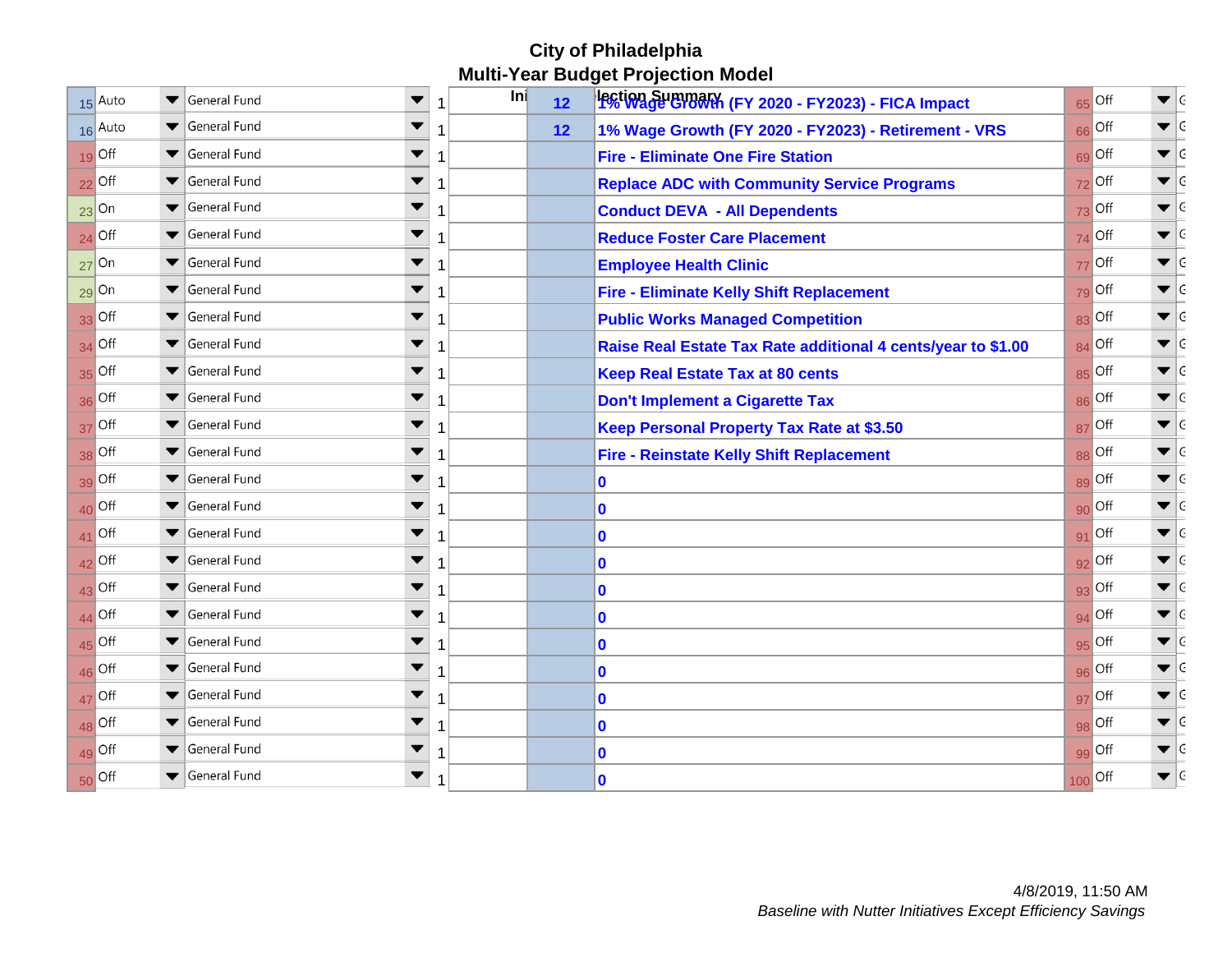### **City of Philadelphia Multi-Year Budget Projection Model Initiative Selection Summary**

**FY Surplus /** (Deficit) **FY Ending** Fund Balance

| <b>Fund Application</b> |   | Year | <b>Switch</b> | <b>Initiative Nar</b> |  |  |
|-------------------------|---|------|---------------|-----------------------|--|--|
| General Fund            |   |      |               | 10                    |  |  |
| Seneral Fund            |   |      |               | $\bf{0}$              |  |  |
| Seneral Fund            | 1 |      |               | $\bf{0}$              |  |  |
| General Fund            | 1 |      |               | $\bf{0}$              |  |  |
| Seneral Fund            | 1 |      |               | n                     |  |  |
| General Fund            | 1 |      |               | 0                     |  |  |
| General Fund            | 1 |      |               | $\bf{0}$              |  |  |
| Seneral Fund            | 1 |      |               | n                     |  |  |
| Seneral Fund            | 1 |      |               | 0                     |  |  |